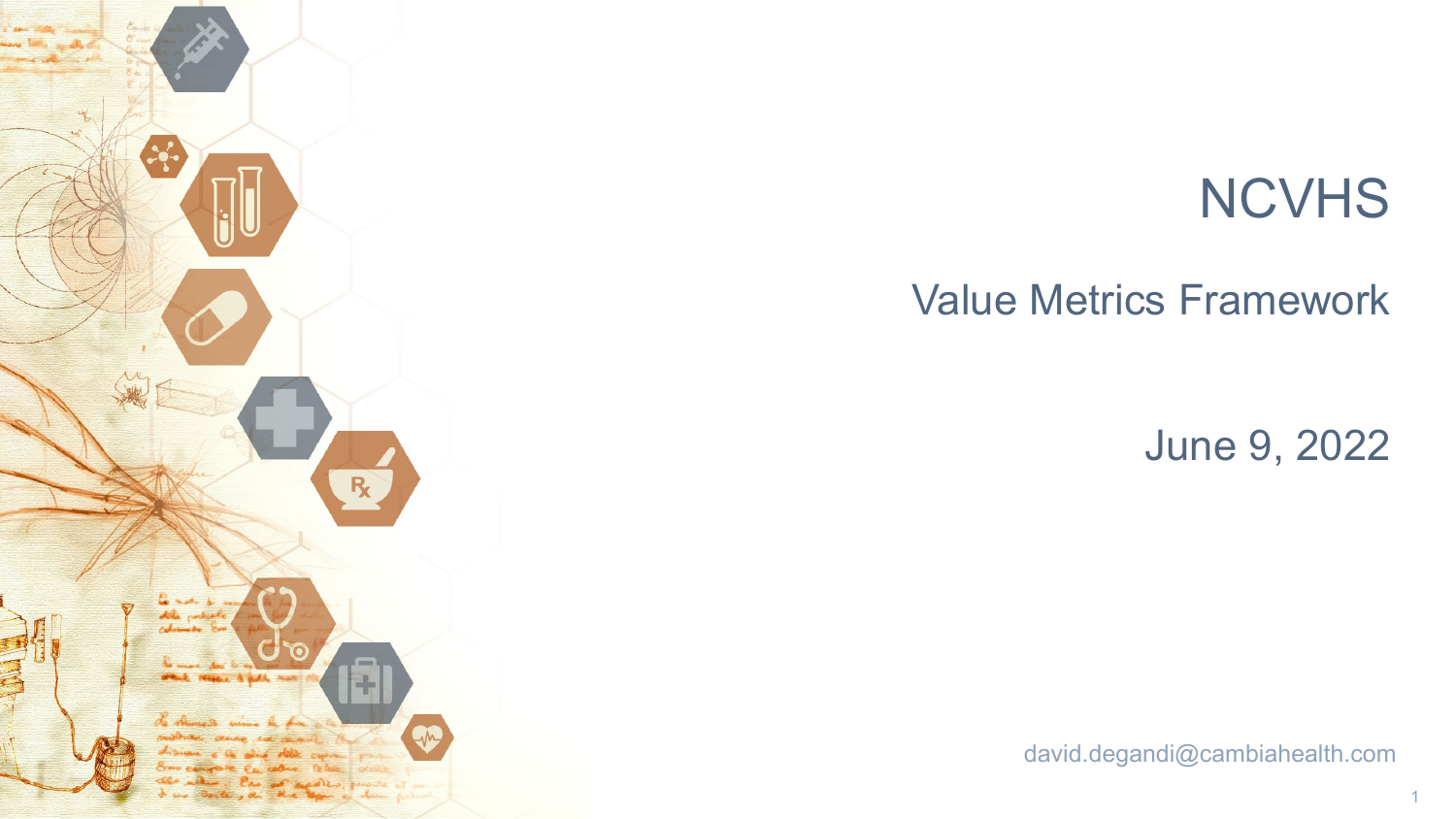

# **Value Metrics Framework: Phase 1 - Ideation**

### **Idea: Create a value metrics framework which can be applied to all use cases.**

- This idea grew from an ask from leadership "What is the value of our interoperability initiatives?".
- The intended use of the content is to:
	- $\triangleright$  Provide insight to others considering use case implementation.
	- $\triangleright$  Provide insight to those needing to determine the value of an implementation.
	- $\triangleright$  Provide the means for organizations to share real world experiences.
	- $\triangleright$  Provide guidance towards measuring points of value.
- This framework is created as supplemental information and not part of the balloted content.
- Remain open to future content contribution and expansion beyond the initial content.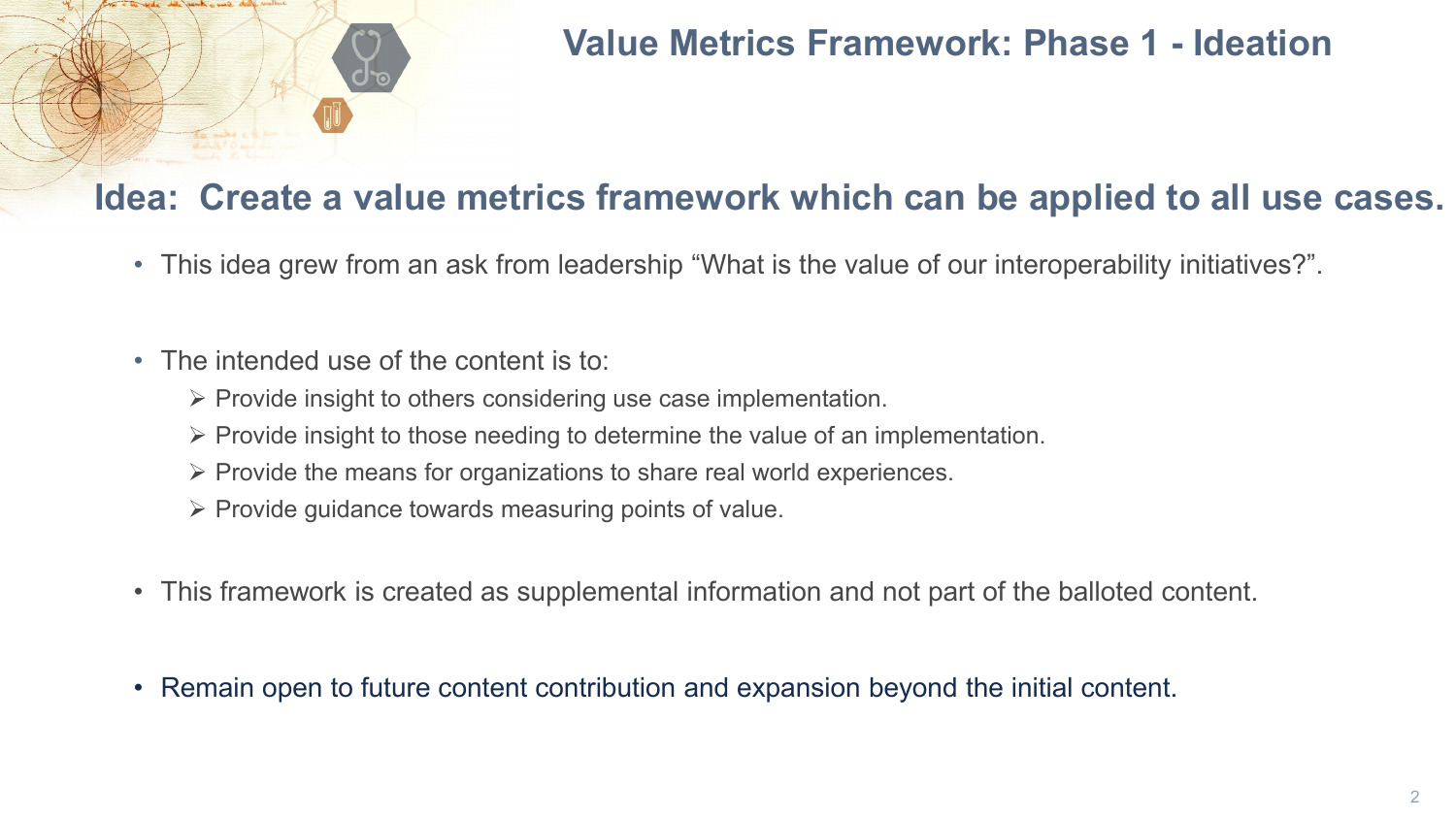# **Value Metrics Framework: Phase 1 - Execution**

### **Value Metrics Framework Discovery and Creation**

- After gaining approval of the Da Vinci Steering Committee for the execution of a pilot effort to create the framework.
- Cambia Health Solutions facilitated community sessions and gathered points of value for the Member Attribution and Data Exchange for Quality Measures use cases.
- The Da Vinci Steering Committee approved the results of the pilot effort and supported the gathering of points of value for their remaining use cases.

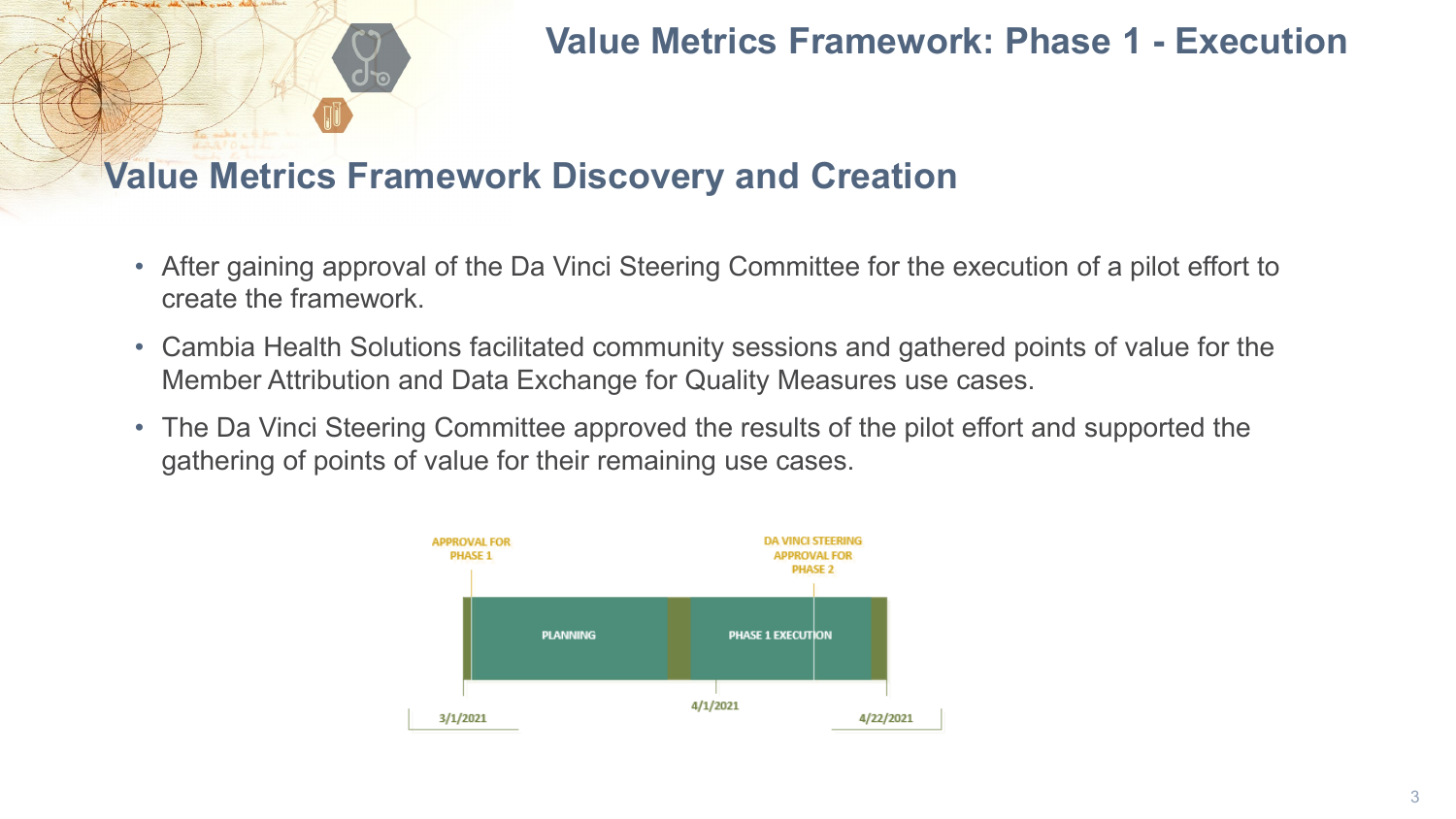# **Value Metrics Framework Results**

• Process to create content:

- ‒ Select a Use Case of interest.
- ‒ Determine industry representation of Use Case experts.
- ‒ Gather points of value from experts (Measurement of Value).
- ‒ Determine qualified Type and Description combination which enables the point of value.
- Characteristics associated with a point of value:
	- ‒ Measurement of Value Tangible definition of a point of value

#### - Type of value

- Abrasion: Relief from requiring others to perform undesirable tasks
- Accuracy: The degree to which the result of a measurement, calculation, or specification conforms to the correct value or a standard
- Clinical: Relating to the observation and treatment of actual patients
- Efficiency: The ratio of the useful work performed in a process to the total effort expended
- Financial: Reduction of expenses
- Foundational: The basis on which something can be built
- Market: Improved marketability of a product
- Regulatory: Satisfies regulation requirements
- Security: Refers to management practices that protect data across applications and platforms.
- ‒ Description of Value Normalized description of what enables a point of value
- ‒ Real World Experiences Share quantified results of points of value
- ‒ Value Recipient
- ‒ Value applies to use case (Y/N)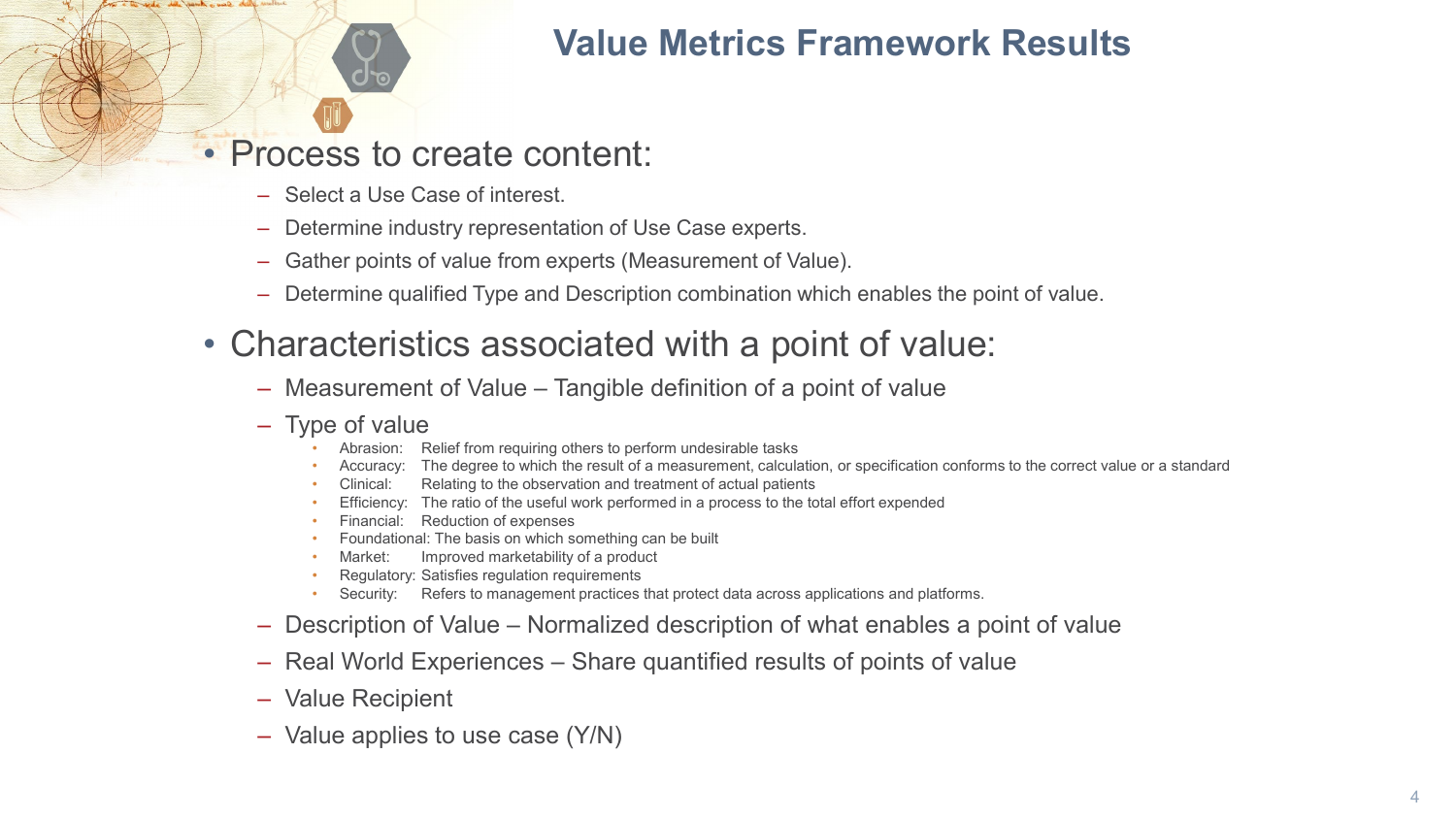

## **Value Metrics Framework: Phase 2 - Execution**

- The Cambia Grove provided the full force of its Innovator Fellowship Program allowing for the expansion to all HL7 FHIR Accelerator use cases of interest.
- The Innovator Fellowship program was responsible for the creation of the value metrics work product content in alignment with the value metrics framework.



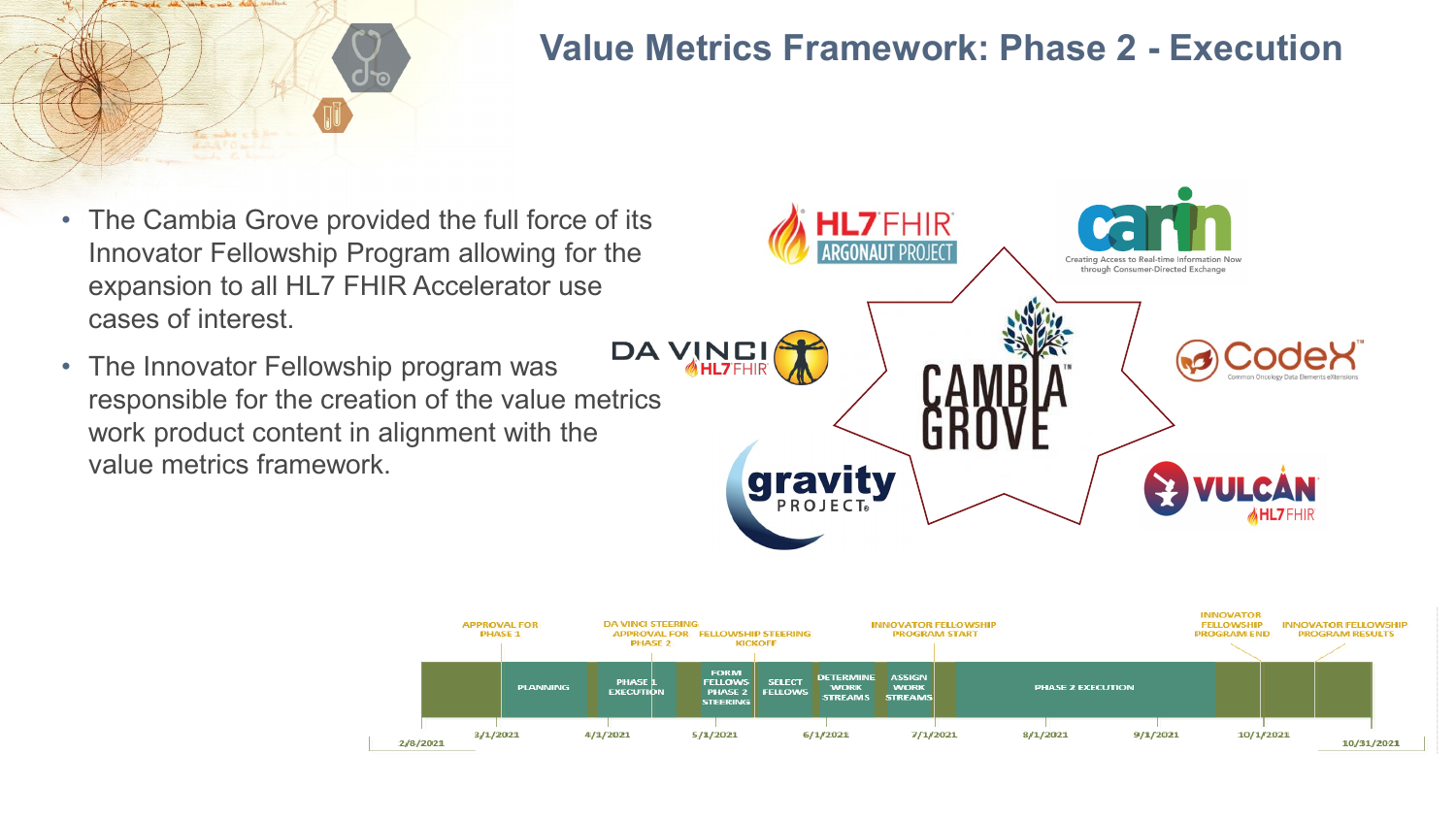# **Value Metrics Framework: Sample results**

|                  | <b><i>COLLECTION</i></b>                                                           | $\sim$ $\sim$ $\sim$ $\sim$ $\sim$ $\sim$                                                                                                                                                            |                                                                                                                             |                         |         |                                |                                          |              |           |      |                               |    |                          |                           |                   |                         |                         |                          |                         |    |                |            |    |        |
|------------------|------------------------------------------------------------------------------------|------------------------------------------------------------------------------------------------------------------------------------------------------------------------------------------------------|-----------------------------------------------------------------------------------------------------------------------------|-------------------------|---------|--------------------------------|------------------------------------------|--------------|-----------|------|-------------------------------|----|--------------------------|---------------------------|-------------------|-------------------------|-------------------------|--------------------------|-------------------------|----|----------------|------------|----|--------|
| Type of<br>Value | Description of Value                                                               | Measurement of Value                                                                                                                                                                                 | Real world experiences                                                                                                      | Paye                    |         | Provid                         | Clinical Admin   Patient   Emp  HIE  Reg | loye         |           | ulat | Academil Phar<br>$\mathbf{c}$ | ma |                          | Value<br>Vendo Recipients | ArgonauDARINCode> |                         |                         |                          | CRDI DTBI PASI          |    | <u>CDe</u>     | DEQ<br>м   |    |        |
|                  |                                                                                    |                                                                                                                                                                                                      | $\overline{\phantom{a}}$                                                                                                    | $\overline{\mathbf{v}}$ | Provid  | er.<br>$\overline{\mathbf{v}}$ |                                          | $\mathbf{L}$ | ÷         |      | oru Research<br>er∣ —         |    | $\overline{\phantom{a}}$ | $\overline{\mathbf{v}}$   | ÷                 | $\overline{\mathbf{v}}$ | $\overline{\mathbf{v}}$ | $\overline{\phantom{a}}$ | $\overline{\mathbf{v}}$ |    |                | $\sqrt{1}$ |    |        |
| Market           | HealthCare Innovator                                                               | Usage of information by Marketing for sales                                                                                                                                                          |                                                                                                                             | Y                       |         |                                |                                          |              |           |      |                               | Y  | Y.                       | $\overline{4}$            |                   |                         | 0.                      | Y                        | Y.                      | Y  |                |            | Y  |        |
| Efficiency       | Scalable Solution through use of standards                                         | Compare time to market for scaled solutions vs.<br>initial implementation                                                                                                                            |                                                                                                                             | Y                       | Y       | Y                              | Y.                                       |              |           |      | Y.                            | Y  | Y.                       | -7                        | 5.                | -n l                    | 0 <sup>1</sup>          | Y.                       | Y.                      | Y  | Y.             | Y.         | Y. | Y.     |
| Financial        | Scalable Solution through use of standards                                         | Scaled solutions where you can reuse vs. non-<br>scaled solution which must be custom built for<br>each integration                                                                                  |                                                                                                                             | Y.                      | Y       | Y.                             | Y                                        | Y.           | -Y L      | -Y   |                               | Y  | Y.                       | 10 <sup>10</sup>          | -31               |                         | 0.                      | LY.                      | Y.                      | Y. | Y.             | Y.         | Y. | -Y.    |
| Financial        | Scalable Solution through use of standards                                         | Multiple non-scaled solutions must be individually<br>maintained and financed. A scaled solution would<br>reduced this to a single instance, thus saving xx<br>hours in labor and cost of resources. |                                                                                                                             | Y.                      | Y.      | Y.                             |                                          |              |           |      |                               |    | Y                        |                           | 3.                |                         |                         | $0$ $Y$ $\vdash$         | - Y - I                 | Y. | Y.             | Y.         | Y. | Ϋ́.    |
| Efficiency       | Scalable Solution through use of standards                                         | As a result of using a single solution it allows for<br>easier migration to a replacement standard                                                                                                   |                                                                                                                             | Y.                      | Y.      | Y.                             |                                          |              |           |      |                               |    | Y.                       | -4                        | 4                 | $\Omega$                | 0 <sup>1</sup>          | -Y.                      | Y.                      | Y. | Y.             | Y.         | Y. | - Y    |
| Security         | Provides an industry security model for data<br>  transfer                         | consistent protocol across integration end<br>points                                                                                                                                                 |                                                                                                                             | Y.                      |         | Y.                             |                                          |              | YIY       |      | Y.                            | Υ. | Y.                       | -7                        |                   | $\Omega$                | $\overline{0}$          | -Y.                      | Y.                      | Y. | Ϋ́.            | Y.         | Y. | -Y     |
| Security         | Provides an industry security model for data<br>transfer                           | industry wide useage forces a reliable model<br>which will adapt as needed                                                                                                                           |                                                                                                                             | Y                       |         | Y.                             | Y.                                       | Y I          | - Y - Y   |      | Y                             | Y  | -Y                       | 8                         |                   |                         | 0.                      | Y.                       | Y.                      | Y. | Y.             | Y.         | Y. | Ϋ́.    |
| Security         | Provides an industry security model for data<br>transfer                           | Reduces liability risk when compliant with an<br>industry standard                                                                                                                                   |                                                                                                                             | Y.                      |         | Y.                             |                                          |              |           |      |                               |    | Y                        | 3                         |                   |                         | $\Omega$                | Y.                       | Y.                      | Y. | Y.             | Y.         | Y. | ΙY.    |
| Efficiency       | Receive standardized format from all payers                                        | Automation of data ingestion into downstream<br>systems                                                                                                                                              |                                                                                                                             | Y.                      | Y       | Y.                             | Y.                                       |              | YIYIY     |      | Y.                            |    | N.                       | 8.                        | 7                 | $\Omega$                | $\Omega$                |                          |                         |    | Y              | Ÿ          |    | Y.     |
| Efficiency       | Receive standardized format from all providers                                     | Automation of data ingestion into downstream<br>systems                                                                                                                                              |                                                                                                                             | Y.                      | N       | Y.                             | Y.                                       |              | Y   Y   Y |      | Y.                            | Y  | N.                       | 8                         | 5.                | $\Omega$                | $\Omega$                |                          |                         |    |                | Ÿ.         |    |        |
| Financial        | Automatic ingestion of data into downstream<br>systems                             | as Hours of manual processing of the data files<br>saved: Review chart                                                                                                                               | Cambia determined savings per<br>chart of \$20to\$50 broken into<br>\$10to\$30 for retrieval plus                           | Y.                      | Y.      | M                              | Y.                                       |              | ΥI        | -Y   | Y.                            |    |                          |                           | 3.                | $\Omega$                | $\Omega$                |                          |                         |    | $\overline{Y}$ | Ÿ.         |    | Y.     |
| Accuracy         | Automatic ingestion of data into downstream<br>systems                             | Reduction of errors due to manual processing of   One hospital manages 50+ different<br>the data files                                                                                               | registry system submissions, with                                                                                           |                         | Y.      | Y.                             | Y.                                       | Y.           | -Y L      | - Y  | Y.                            |    | -Y                       | -9                        | 6.                | $\Omega$                | $\Omega$                |                          |                         |    | Y.             | Y.         |    | Y.     |
|                  | Foundational Potential for new and enhanced business<br>processes                  | Using standards based solutions for data<br>exchange turns that functionality into a<br>commodity and opens the door for innovative<br>ideation at the business process level                        | Automated reporting allows for<br>management of measure outside of<br>just the regulated Medicare scope.                    |                         | Y.      |                                | M                                        | Y.           | Y.        |      |                               |    | Y.                       | 10 <sup>1</sup>           |                   |                         | $\Omega$                |                          |                         |    |                | Ÿ.         |    |        |
| Abrasion         | Data is transferred automatically with minimal as<br>possible provider involvement | Reduced impact from reduced Pager chart<br>chasing and other points and methods of contact<br>to manage the measure                                                                                  |                                                                                                                             | Y.                      | Y.      | Y.                             | Y.                                       |              | Y   Y   Y |      | Y.                            |    |                          | 8                         |                   | $\Omega$                | $\Omega$                |                          |                         |    | Y.             | Y.         |    | Y.     |
| Accuracy         | Structure data transmission to normalize data<br>content                           | Data more accurate and reduce provider burden<br>by focusing on true gaps.                                                                                                                           | Exposes true gaps in care.                                                                                                  | Y.                      | Y.      | Y.                             | Y.                                       |              | YIYIY     |      | Ϋ́.                           |    |                          | 8                         | 2 <sup>1</sup>    | $\Omega$                | -0.                     |                          |                         |    | Y.             | Y.         |    | Y.     |
| Accuracy         | Structure data transmission to normalize data<br>content                           | Greatly reduces human chart chasing efforts                                                                                                                                                          |                                                                                                                             | Y.                      | Y       | Y                              |                                          |              |           |      |                               |    |                          | з                         | 3                 |                         | $\Omega$                |                          |                         |    | Y.             | Y.         |    | Y.     |
| Efficiency       | Structure data transmission to normalize data<br>content                           | Realtime/daily transmisson of data to allow for<br>better measure intent and compliance                                                                                                              | Actionable data in realtime                                                                                                 | Y.                      | Y.      | Y.                             | Y.                                       |              |           |      |                               |    |                          |                           | $\overline{3}$    | $\Omega$                | $\Omega$                |                          |                         |    |                | Ÿ.         |    |        |
| Financial        | Structure data transmission to normalize data<br>content                           | as Hours of manual chart chasing and non-<br>scaleable reporting; Retrieve chart.                                                                                                                    | Cambia determined savings per<br>chart of \$20to\$50 broken into<br>\$10to\$30 for retrieval plus<br>\$10to\$20 for review. | Y.                      | Y.      | Y                              |                                          |              |           |      |                               |    |                          |                           |                   | $\Omega$                | $\Omega$                |                          |                         |    | Y.             | Y.         |    | Y.     |
| Financial        | Structure data transmission to normalize data<br>content                           | Due to better measure management improved<br>Stars ratings and QIP reporting                                                                                                                         |                                                                                                                             | Y.                      | N       | Y                              |                                          |              |           | -Y   |                               |    |                          | 3                         | $\overline{2}$    | $\overline{0}$          | $\vert 0 \vert$         |                          |                         |    |                | Ÿ.         |    |        |
| Financial        | Structure data transmission to normalize data<br>content                           | Due to better measure management improved<br>measure compliance                                                                                                                                      | Validate type of value                                                                                                      | Y.                      | N       | Y.                             | Y.                                       |              |           | Y.   |                               |    |                          |                           | 21                | $\Omega$                | $\Omega$                |                          |                         |    | Y.             | Y.         |    | Y.     |
| Efficiencu       | Standardized business processes to reduce i                                        | Reduction in FTE's dedicated to managing                                                                                                                                                             |                                                                                                                             |                         | $Y = Y$ | <b>V</b>                       |                                          |              |           |      |                               |    | v.                       | $\mathbf{A}$              | -21               | -O.                     | - O                     |                          |                         |    | Y.             | v.         |    | $\sim$ |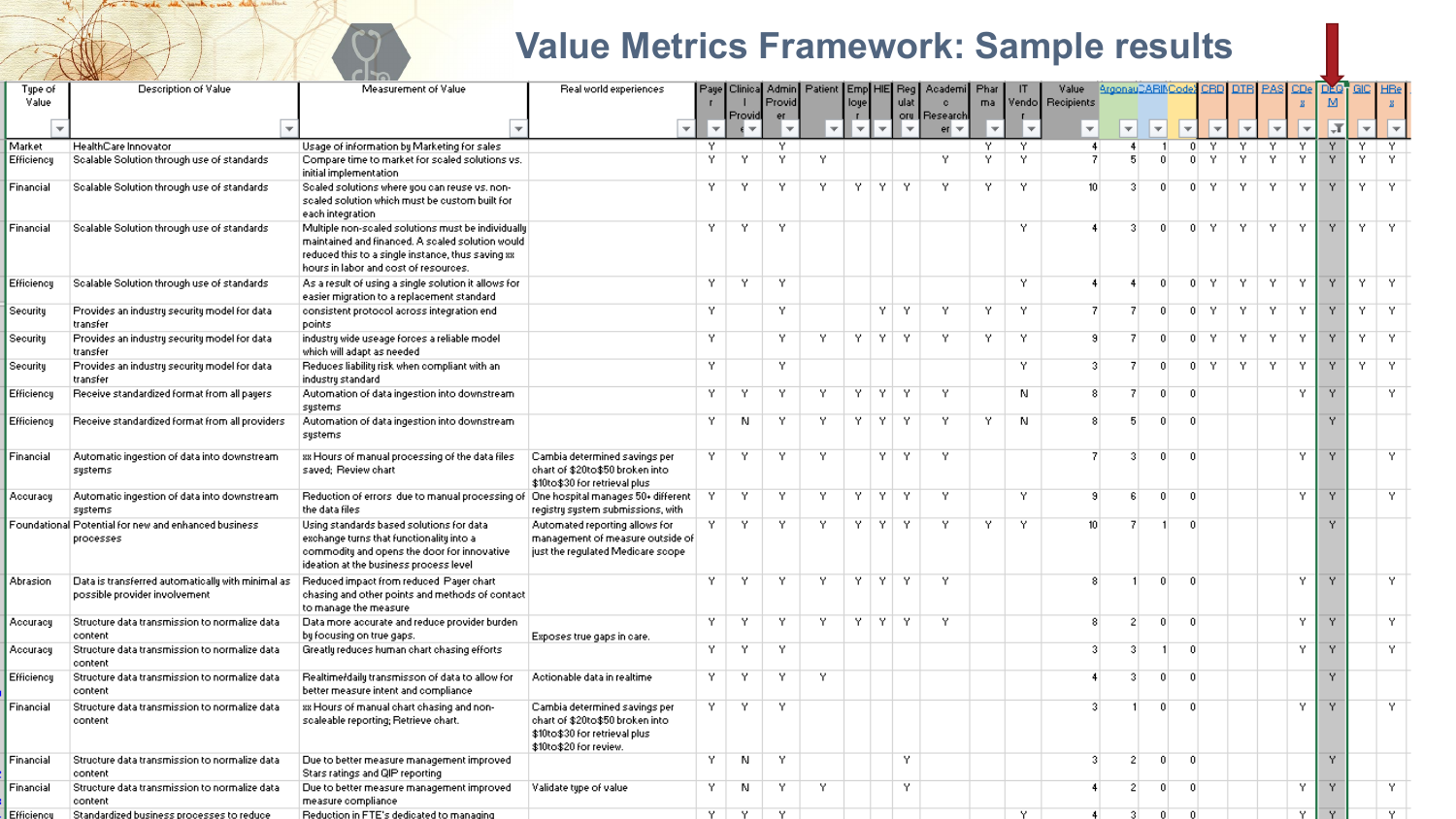

# **Value Metrics Framework: Sample results**

| <b>Type of Value</b> | <b>Description of Value</b>                           | Measurement of Value                                                                                                                                                       | Real world experiences                                                                                                   |   | Payer Clinical           | Admin<br>Provider Provider | Value<br>Recipients      | <b>DEQM</b> |  |
|----------------------|-------------------------------------------------------|----------------------------------------------------------------------------------------------------------------------------------------------------------------------------|--------------------------------------------------------------------------------------------------------------------------|---|--------------------------|----------------------------|--------------------------|-------------|--|
|                      |                                                       |                                                                                                                                                                            | $\overline{\phantom{a}}$                                                                                                 |   | $\overline{\phantom{a}}$ |                            | $\overline{\phantom{a}}$ |             |  |
| Accuracy             | Automatic ingestion of data into downstream systems   | Reduction of errors due to manual processing of the<br>data files                                                                                                          | With each system requiring a different<br>layout (and different transformations) of<br>the same base data.               |   |                          |                            |                          |             |  |
| Foundational         | Potential for new and enhanced business processes     | Using standards based solutions for data exchange turns<br>that functionality into a commodity and opens the door<br>for innovative ideation at the business process level | Automated reporting allows for<br>management of measure outside of just<br>the regulated Medicare scope                  |   |                          |                            | 10                       |             |  |
| Financial            | Structure data transmission to normalize data content | xx Hours of manual chart chasing and non-scaleable<br>reporting; Retrieve chart.                                                                                           | Cambia determined savings per chart of<br>\$20to\$50 broken into \$10to\$30 for<br>retrieval plus \$10to\$20 for review. | v |                          |                            |                          |             |  |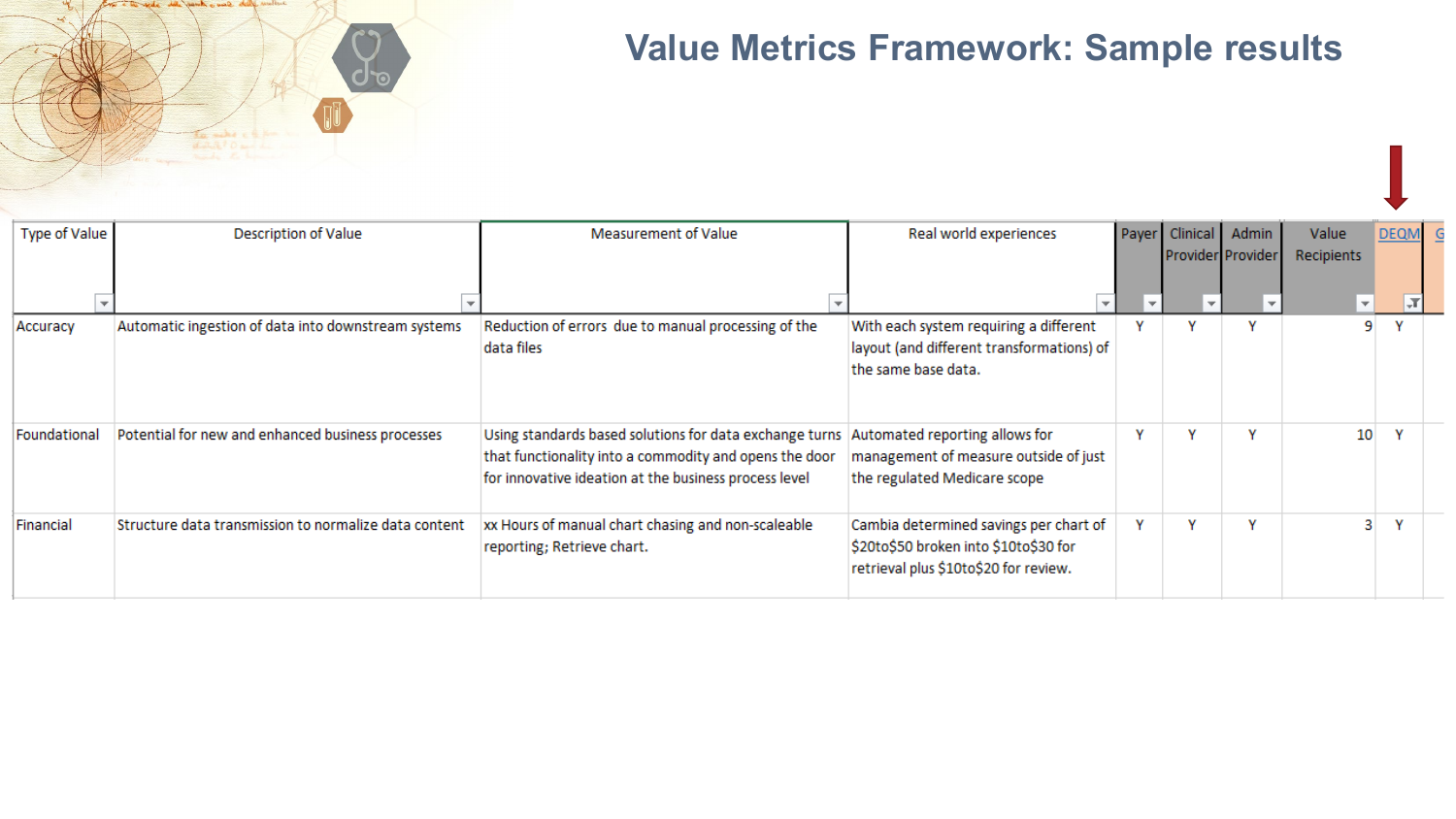

# **Value Metrics Framework: Sample Users**

| <b>Users</b>                                   | <b>Reason for interest</b>                                                                                                                        |
|------------------------------------------------|---------------------------------------------------------------------------------------------------------------------------------------------------|
| <b>Standards Reviewers</b>                     | • Understand the points of value a specific use case offers to aide in the<br>standards creation                                                  |
| <b>Standards Organizations</b>                 | • Offers the means for the industry to understand use case value in support<br>of the goal to encourage the adoption of standards-based solutions |
| <b>Regulators</b>                              | Identify values offered by a specific use case to resolve industry problems                                                                       |
| <b>Implementation Guide</b><br><b>Creators</b> | • Provides the means to make the industry aware of points of value a<br>specific use case offers                                                  |
| <b>Implementers</b>                            | • Offers the means to make the industry aware of realized points of value<br>Inform of potential points of value to watch for                     |
| <i>*Promoters</i>                              | Someone looking for the potential points of value offered when considering<br>to implement a specific use case                                    |

\*Promoter covers a wide range of stakeholders that could use this Value Metrics Data Store as an authoritative source of value information. These can range from Business Leaders and Architects, to vendors creating products, to reporters looking for supporting content, the list goes on and on.